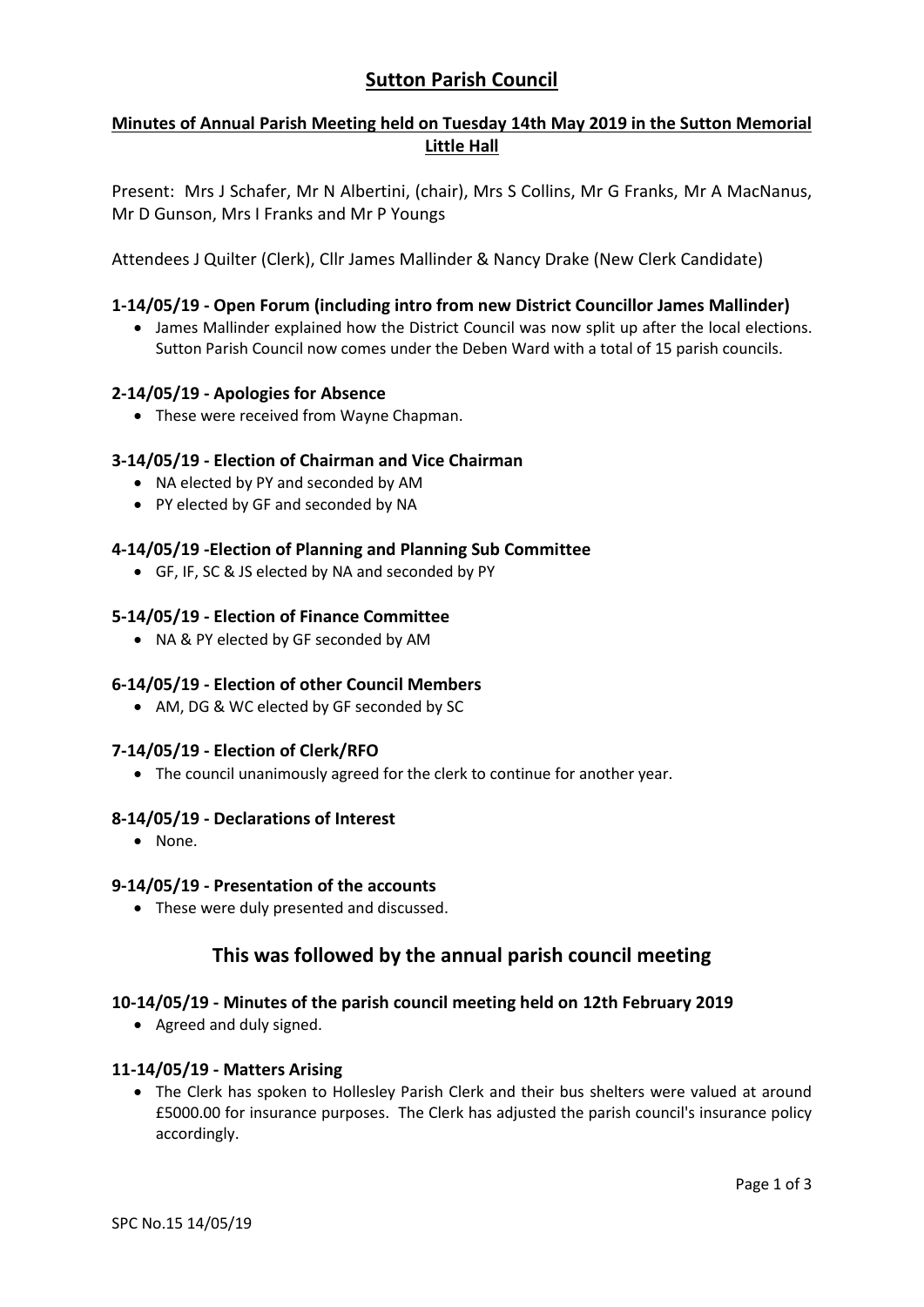- NA went to a meeting about the Community Bus and the Park and Ride services. There is a bus from Hollesley out in the morning and back again in the evening.
- Lisa Davis is coming to meet GF on 15th May to discuss the flagship housing in Old Post Office Lane. The council would prefer rentable accommodation than purchasers. The first people who will be offered housing will be local people.
- The housing survey that some of us did. The response was quite low but the results will be issued the council when they are finalised.
- The Clerk to see if an updated local planning document is available for us to have.
- AONB have grants available to parishes. GF to speak to them. Electrical cables down behind the pub and up towards Broxtead House the council would like to look at getting this put underground.
- Affordable Housing As agreed at the February meeting, the planning committee reviewed the suggested site behind Post Office Lane. They agreed that the site was not acceptable for reasons of access. Sutton never having had backland development, the site is not approved on the District Council plan. All this plus opposition to the proposal from residents in PO Lane. Sutton went to great lengths to resist a proposal to include new areas of housing in the new local plan. The district council agreed and our village hierarchy was restored.

## **12-14/05/19 - Joint Parish Meeting Update**

 NA attended the above meeting. There was a discussion on public transport. There is a Wilford Pennisula Facebook page. There is going to be a meeting with the community bus people but no date set yet. The next meeting is 25th July venue tba.

### **13-14/05/19 - Correspondence**

 Two charity letters from NSPCC and EACH. Clerk to hold on to the letters until the council decide where their donation will go.

### **14-14/05/19 - Planning Applications**

- DC/19/1190/FUL Cliff Farm Change of use from a farm office with domestic ancillary use, to a holiday let.
- DC/19/1713/FUL News Hill Barn Conversion of Existing Barn to residential dwelling, extension and new garage block.
- DC/19/1673/TPO Tree Cutting at Sutton Hoo

### **15-14/05/19 - Finance**

• The Statement of Accounts and the Annual Return were approved signed by NA. Account Balances as of 31st March 2019:-

| <b>Common Rights Fund</b>       | 1,955.92  |
|---------------------------------|-----------|
| <b>Business Current Account</b> | 714.62    |
| <b>Business Savings Account</b> | 3,122.88  |
| Total                           | £5,793.42 |

### **16-14/05/19 - Any Other Business**

- The council all signed their declarations of office forms at the meeting for the forthcoming year. These would be held by the parish clerk.
- The council agreed to write to CB to thank her for all her hard work she has done over the years.
- The parish notice board by the pub is severely damaged, the council decided to replace it with the same company as the other one. PY to look into ordering a new one.
- The bus shelter opposite the hall, the roof is leaking. PY will look at the cost of materials.